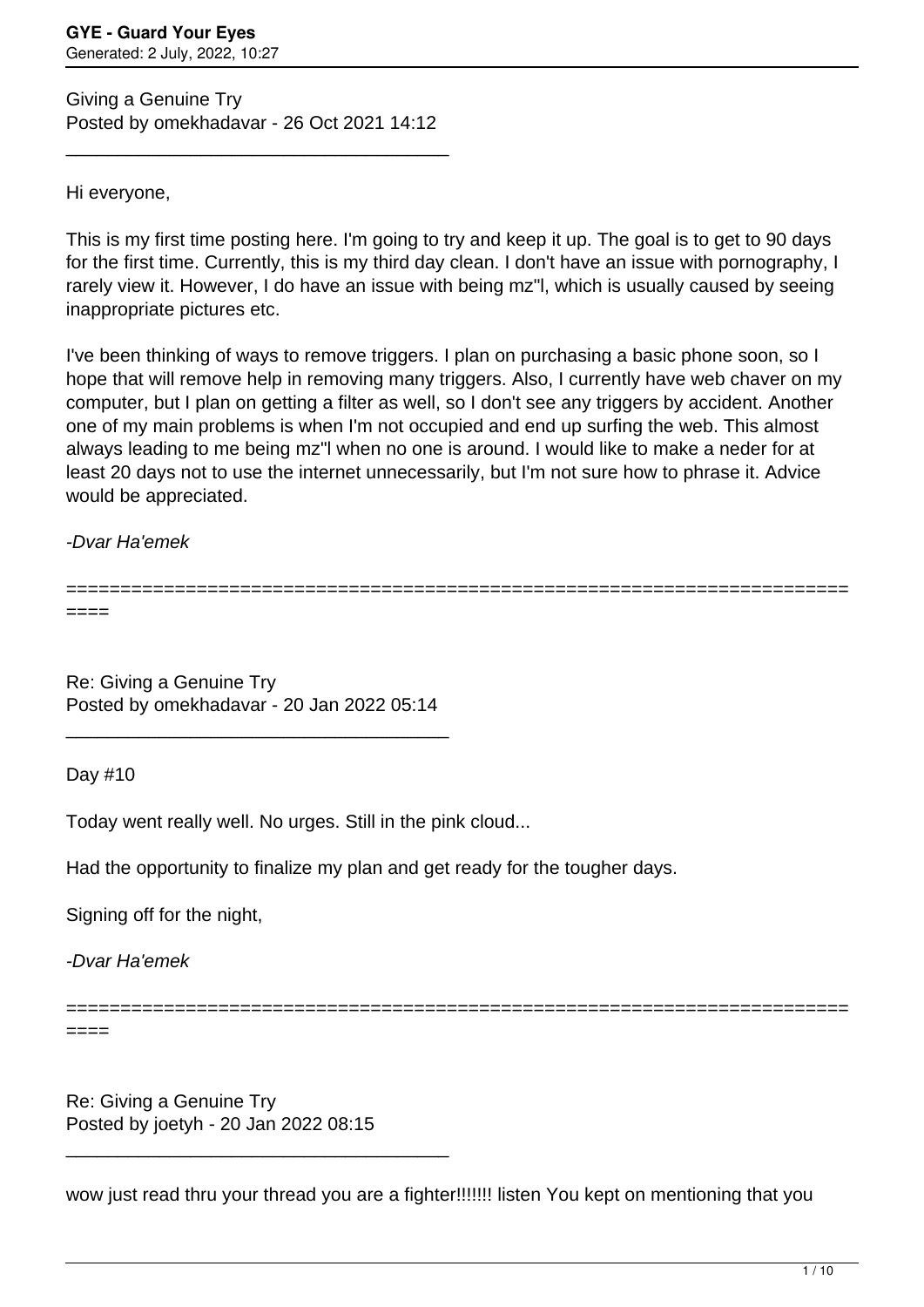came late to shachris or seder and stressing out about it. Achi obviously in the perfect world we would be up 7:15 every morning to take a quick jog b4 shachris and we would be sitting waiting for our chavrusa 5 minutes b4 seder but we aint perfect and thats ok!!! If we were perfect we wouldnt be in this world, this world is made to try to reach shleimus (sort of perfection). You gotta stop beating yourself up for not being that perfect picture Rabbeim like to paint. You should strive to get there but you may not get there and that OK!!!!!!!!!!!!! keep it up my man!!!!

======================================================================== ====

Re: Giving a Genuine Try Posted by omekhadavar - 23 Jan 2022 04:38

\_\_\_\_\_\_\_\_\_\_\_\_\_\_\_\_\_\_\_\_\_\_\_\_\_\_\_\_\_\_\_\_\_\_\_\_\_

Just finished Lesson 6 in the Flight For Freedom. Feeling a little lost honestly, anyone else complete that lesson?

========================================================================

====

Re: Giving a Genuine Try Posted by omekhadavar - 24 Jan 2022 05:13

\_\_\_\_\_\_\_\_\_\_\_\_\_\_\_\_\_\_\_\_\_\_\_\_\_\_\_\_\_\_\_\_\_\_\_\_\_

Day #14

I woke up today feeling very tired. Did not have a good night's sleep for some reason. This triggered me throughout the day since I had no energy to fight, but I somehow made it through. Seems like the pink cloud has finally faded...

========================================================================

Signing off for the night,

-Dvar Ha'emek

====

Re: Giving a Genuine Try Posted by Hashem Help Me - 25 Jan 2022 12:13

\_\_\_\_\_\_\_\_\_\_\_\_\_\_\_\_\_\_\_\_\_\_\_\_\_\_\_\_\_\_\_\_\_\_\_\_\_

[omekhadavar wrote on 24 Jan 2022 05:13](/forum/4-On-the-Way-to-90-Days/376387-Re-Giving-a-Genuine-Try)**:**

Day #14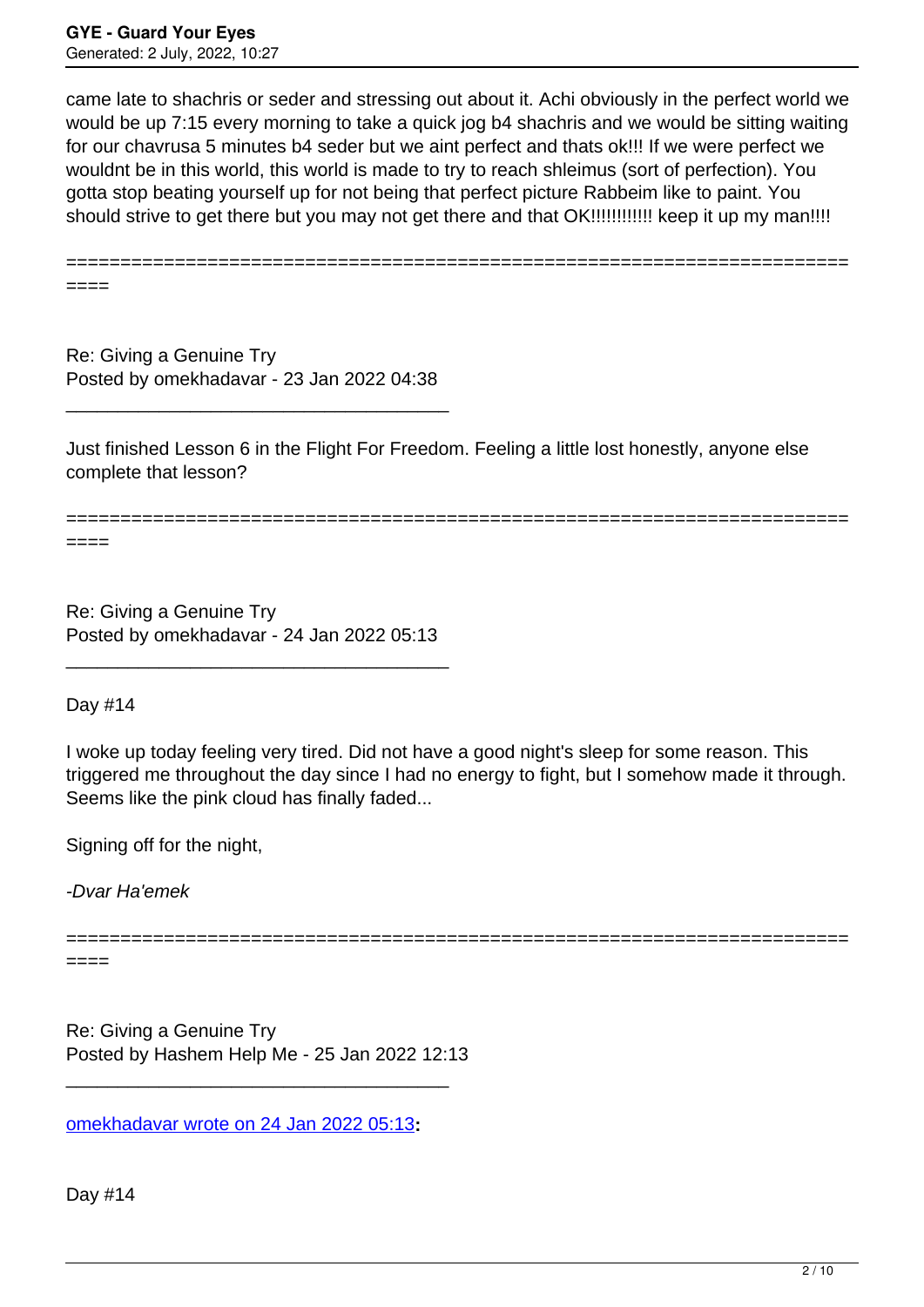I woke up today feeling very tired. Did not have a good night's sleep for some reason. This triggered me throughout the day since I had no energy to fight, but I somehow made it through. Seems like the pink cloud has finally faded...

Signing off for the night.

-Dvar Ha'emek

Another proof that these urges are not "real" and are very temporary. With a little patience, they fade... Never panic from an urge or trigger.

======================================================================== ====

Re: Giving a Genuine Try Posted by bego - 25 Jan 2022 14:21

[Hashem Help Me wrote on 25 Jan 2022 12:13](/forum/4-On-the-Way-to-90-Days/376445-Re-Giving-a-Genuine-Try)**:**

\_\_\_\_\_\_\_\_\_\_\_\_\_\_\_\_\_\_\_\_\_\_\_\_\_\_\_\_\_\_\_\_\_\_\_\_\_

[omekhadavar wrote on 24 Jan 2022 05:13](/forum/4-On-the-Way-to-90-Days/376387-Re-Giving-a-Genuine-Try)**:**

Day #14

I woke up today feeling very tired. Did not have a good night's sleep for some reason. This triggered me throughout the day since I had no energy to fight, but I somehow made it through. Seems like the pink cloud has finally faded...

Signing off for the night,

-Dvar Ha'emek

Another proof that these urges are not "real" and are very temporary. With a little patience, they fade... Never panic from an urge or trigger.

Hiya HHE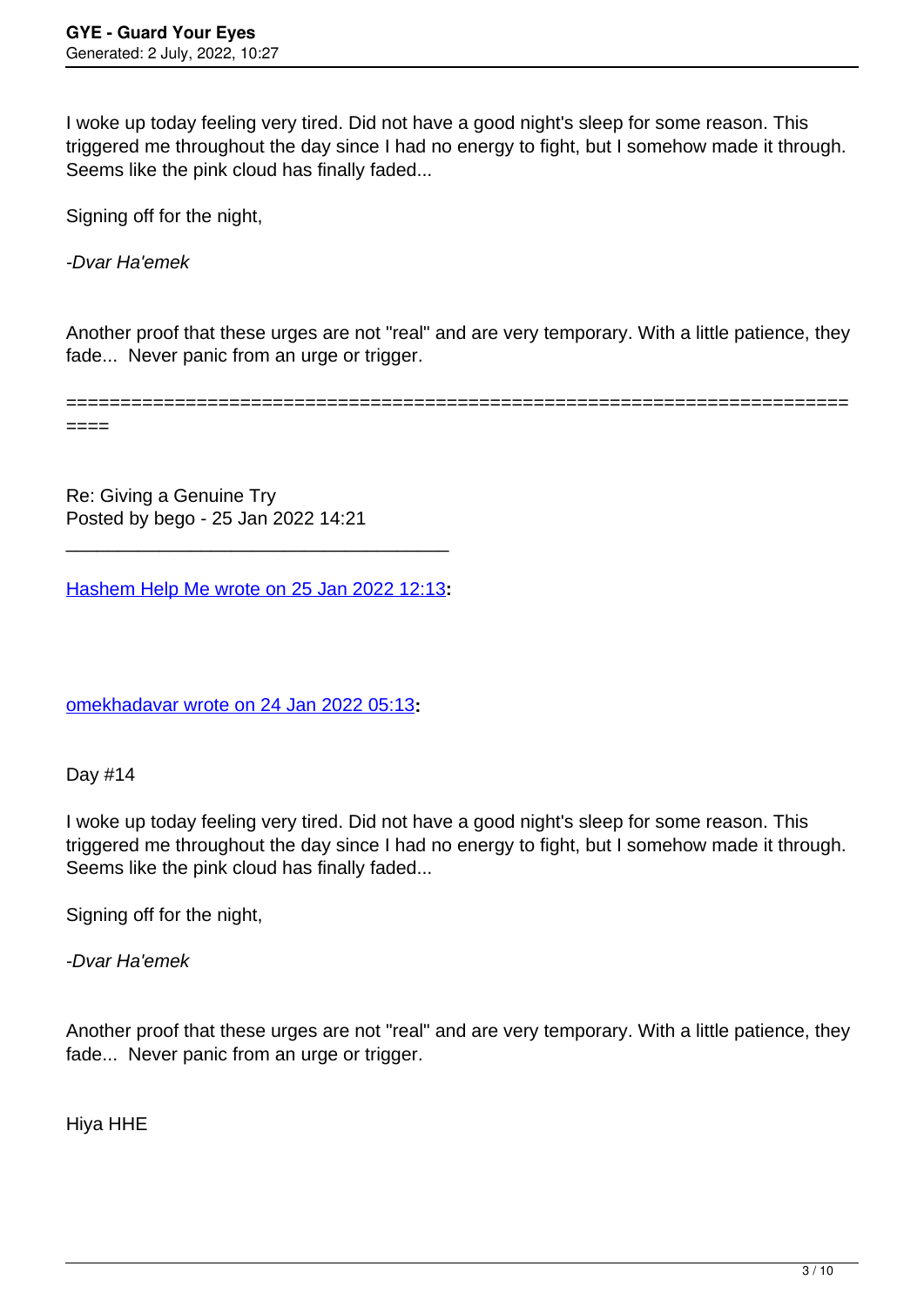I've never really understood what you mean by this. If my urge is real, it is real. If I fail to withstand it, then it was real, meaning it was powerful enough to make me abandon my logical reality. To say it isn't real seems, to me, to be illogical as it tries to use logic to fight a purely emotional fight.

An example from my own life.

I nearly killed myself about six years ago. We don't need to go into how nearly, but suffice it to say I thought my wife and kids would be better off without me. It was a pathetic piece of logic. As logic, it failed on all levels. But emotionally, it made perfect sense. So too with masturbation. If I need it, I need it. Now it's true it doesn't make sense, but in the moment, I just don't see how that helps?

Perhaps you can elaborate?

========================================================================

====

Re: Giving a Genuine Try Posted by Trouble - 25 Jan 2022 14:32

\_\_\_\_\_\_\_\_\_\_\_\_\_\_\_\_\_\_\_\_\_\_\_\_\_\_\_\_\_\_\_\_\_\_\_\_\_

[bego wrote on 25 Jan 2022 14:21](/forum/4-On-the-Way-to-90-Days/376451-Re-Giving-a-Genuine-Try)**:**

[Hashem Help Me wrote on 25 Jan 2022 12:13](/forum/4-On-the-Way-to-90-Days/376445-Re-Giving-a-Genuine-Try)**:**

[omekhadavar wrote on 24 Jan 2022 05:13](/forum/4-On-the-Way-to-90-Days/376387-Re-Giving-a-Genuine-Try)**:**

Day #14

I woke up today feeling very tired. Did not have a good night's sleep for some reason. This triggered me throughout the day since I had no energy to fight, but I somehow made it through. Seems like the pink cloud has finally faded...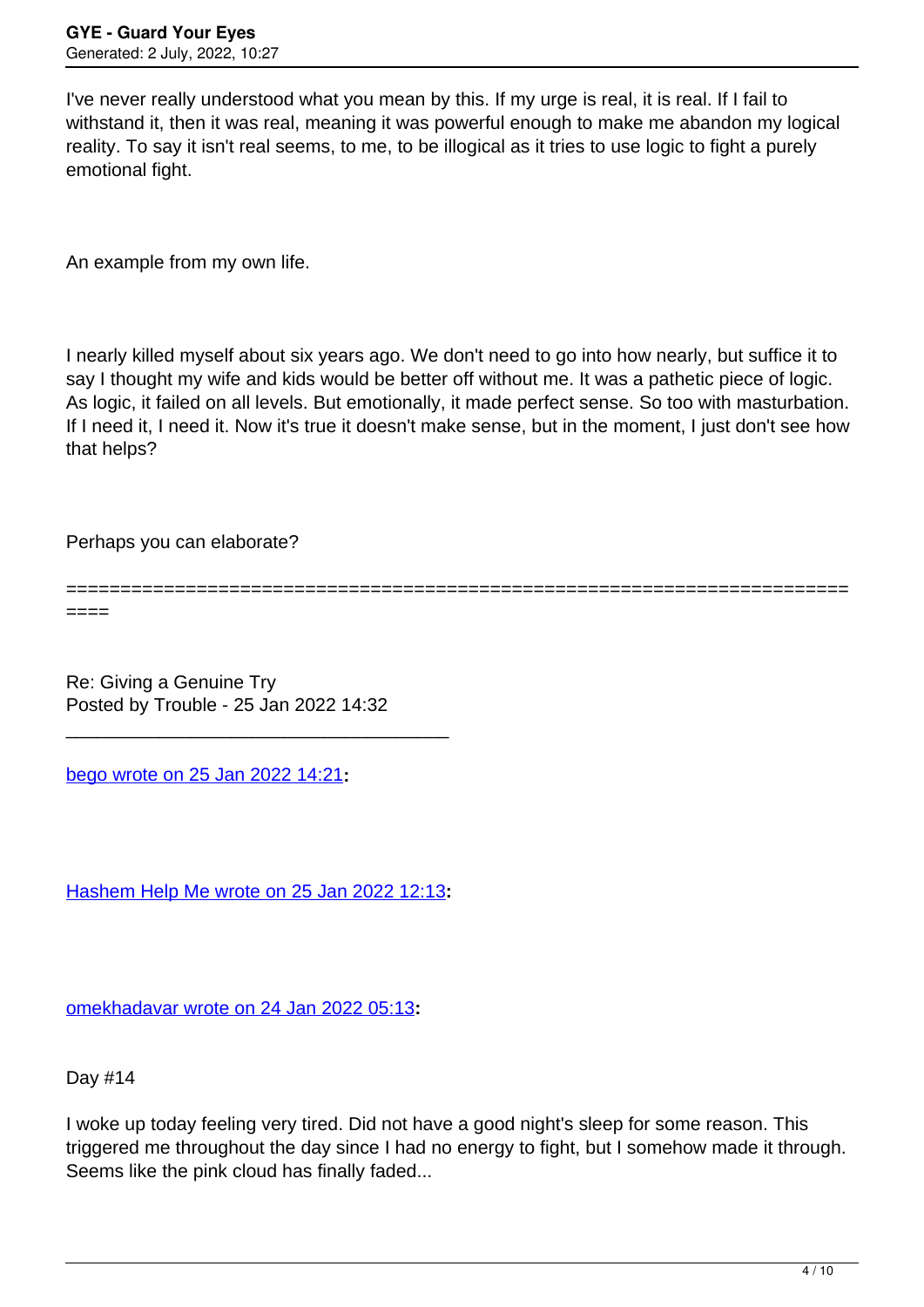Signing off for the night.

-Dvar Ha'emek

Another proof that these urges are not "real" and are very temporary. With a little patience, they fade... Never panic from an urge or trigger.

Hiya HHE

I've never really understood what you mean by this. If my urge is real, it is real. If I fail to withstand it, then it was real, meaning it was powerful enough to make me abandon my logical reality. To say it isn't real seems, to me, to be illogical as it tries to use logic to fight a purely emotional fight.

An example from my own life.

I nearly killed myself about six years ago. We don't need to go into how nearly, but suffice it to say I thought my wife and kids would be better off without me. It was a pathetic piece of logic. As logic, it failed on all levels. But emotionally, it made perfect sense. So too with masturbation. If I need it, I need it. Now it's true it doesn't make sense, but in the moment, I just don't see how that helps?

Perhaps you can elaborate?

it's a type of logic that is prevalent in the orthodox community, sadly. it's a type of brainwashng. similar to nathan, the spokesman from new orleans: michael wants to remain with the community, michael wants to be back with his wife and children, michael needs his community, despite his struggles now, we know what michael truly wants.

now, regarding the masturbation urge, i would say: it is real, breathe thru it, use other tools, for although the urge is strong (and, at times, can be overwhelming and all-too-powerful), you can get to the other side - it has happened before.

========================================================================

====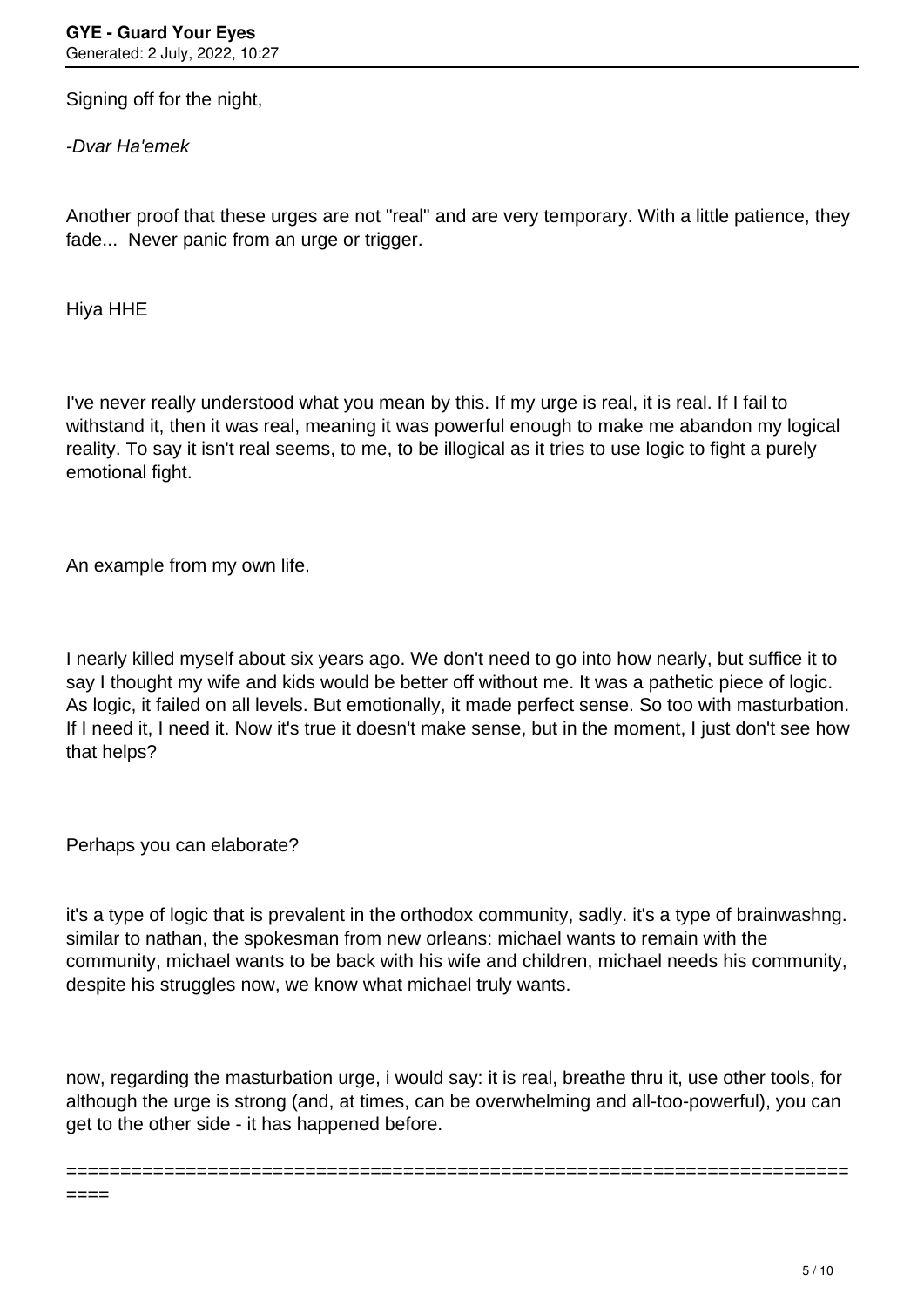Re: Giving a Genuine Try Posted by bego - 25 Jan 2022 14:36

[Trouble wrote on 25 Jan 2022 14:32](/forum/4-On-the-Way-to-90-Days/376453-Re-Giving-a-Genuine-Try)**:**

\_\_\_\_\_\_\_\_\_\_\_\_\_\_\_\_\_\_\_\_\_\_\_\_\_\_\_\_\_\_\_\_\_\_\_\_\_

[bego wrote on 25 Jan 2022 14:21](/forum/4-On-the-Way-to-90-Days/376451-Re-Giving-a-Genuine-Try)**:**

[Hashem Help Me wrote on 25 Jan 2022 12:13](/forum/4-On-the-Way-to-90-Days/376445-Re-Giving-a-Genuine-Try)**:**

[omekhadavar wrote on 24 Jan 2022 05:13](/forum/4-On-the-Way-to-90-Days/376387-Re-Giving-a-Genuine-Try)**:**

Day #14

I woke up today feeling very tired. Did not have a good night's sleep for some reason. This triggered me throughout the day since I had no energy to fight, but I somehow made it through. Seems like the pink cloud has finally faded...

Signing off for the night,

-Dvar Ha'emek

Another proof that these urges are not "real" and are very temporary. With a little patience, they fade... Never panic from an urge or trigger.

Hiya HHE

I've never really understood what you mean by this. If my urge is real, it is real. If I fail to withstand it, then it was real, meaning it was powerful enough to make me abandon my logical reality. To say it isn't real seems, to me, to be illogical as it tries to use logic to fight a purely emotional fight.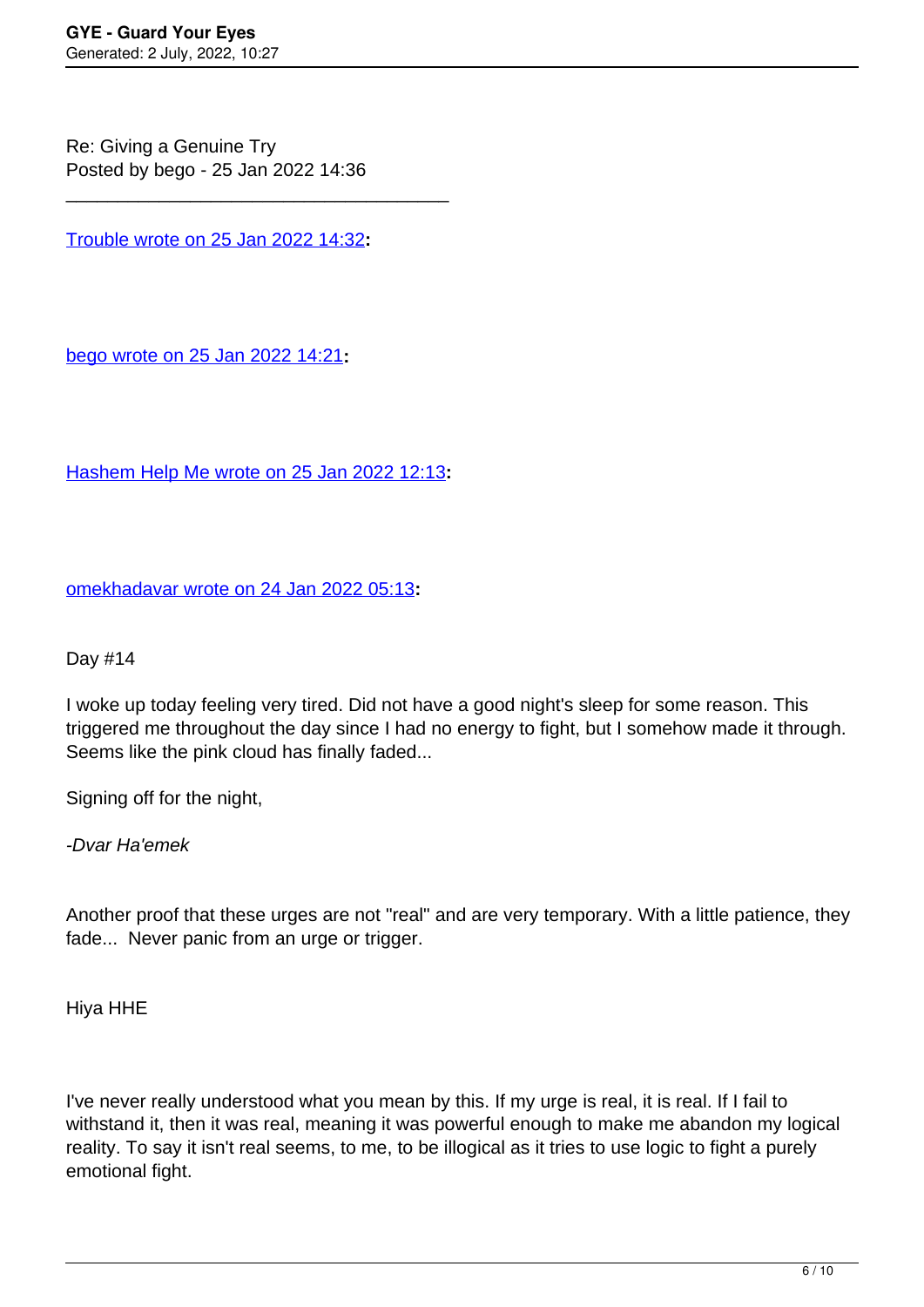An example from my own life.

I nearly killed myself about six years ago. We don't need to go into how nearly, but suffice it to say I thought my wife and kids would be better off without me. It was a pathetic piece of logic. As logic, it failed on all levels. But emotionally, it made perfect sense. So too with masturbation. If I need it, I need it. Now it's true it doesn't make sense, but in the moment, I just don't see how that helps?

Perhaps you can elaborate?

it's a type of logic that is prevalent in the orthodox community, sadly. it's a type of brainwashng. similar to nathan, the spokesman from new orleans: michael wants to remain with the community, michael wants to be back with his wife and children, michael needs his community, despite his struggles now, we know what michael truly wants.

now, regarding the masturbation urge, i would say: it is real, breathe thru it, use other tools, for although the urge is strong (and, at times, can be overwhelming and all-too-powerful), you can get to the other side - it has happened before.

Thanks, I've never been one for brain washing, especially not to myself! I'm more known for free thinking, which has it's downsides as well.

Yes, i think when you've been clean for a while, you forget how to fight. Like a warrior that has got fat and doesn't recall how to grab his weapons. he also doesn't even recognise a challenge from an enemy. Thinks the enemy is just playing games, until he realises, too late, that the sword is sharp.

========================================================================

As you say, deep breathing...

HHE - would still be glad to hear your view?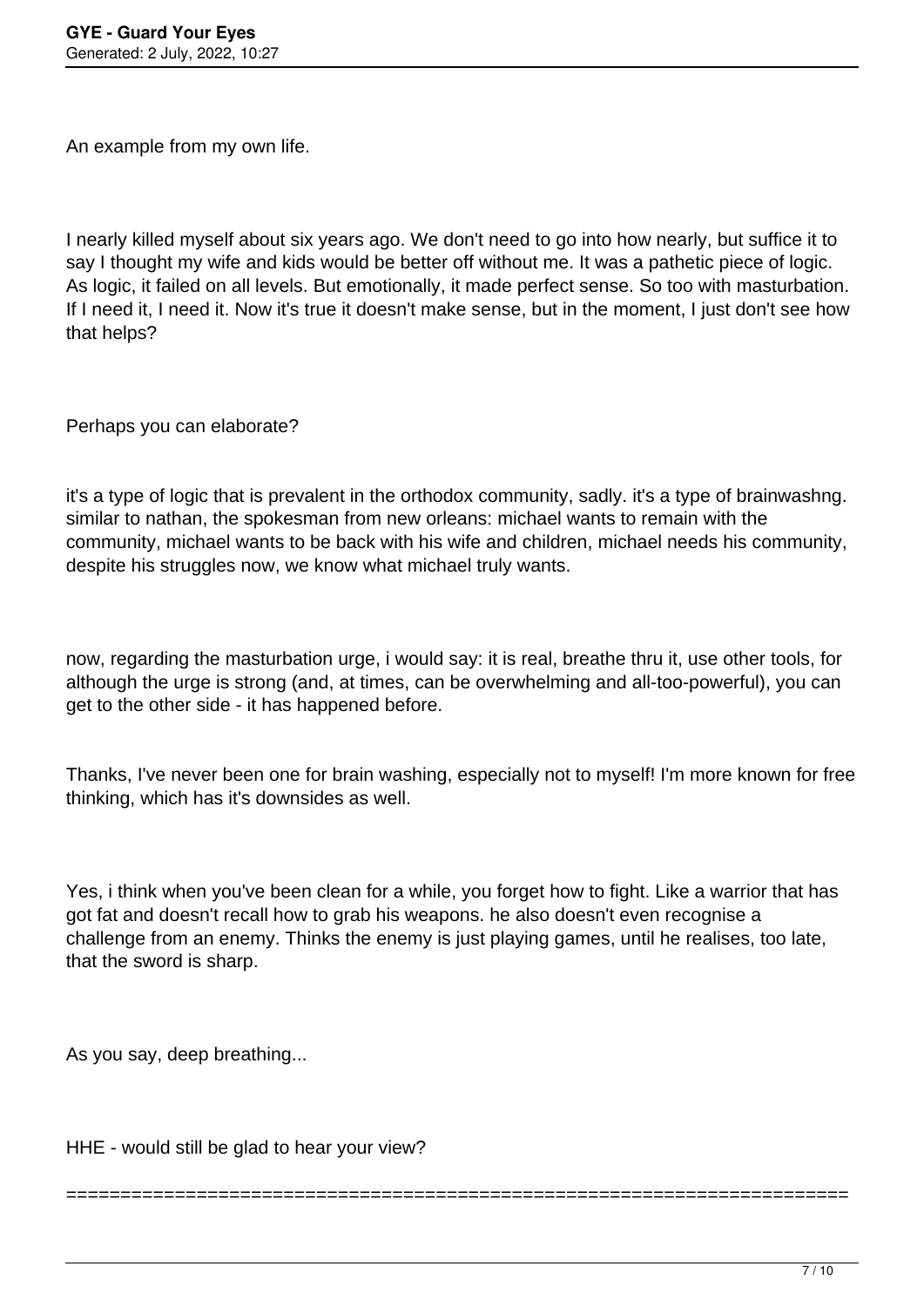====

Re: Giving a Genuine Try Posted by i-man - 25 Jan 2022 19:01

\_\_\_\_\_\_\_\_\_\_\_\_\_\_\_\_\_\_\_\_\_\_\_\_\_\_\_\_\_\_\_\_\_\_\_\_\_

Bego, How do you define "real" ?

========================================================================

====

====

Re: Giving a Genuine Try Posted by Trouble - 25 Jan 2022 20:24

\_\_\_\_\_\_\_\_\_\_\_\_\_\_\_\_\_\_\_\_\_\_\_\_\_\_\_\_\_\_\_\_\_\_\_\_\_

[i-man wrote on 25 Jan 2022 19:01](/forum/4-On-the-Way-to-90-Days/376468-Re-Giving-a-Genuine-Try)**:**

Bego, How do you define "real" ?

i believe the question should be addressed to reb hhm; he is the one who said that this proves that the urges are not "real." [personally, i think he means that the urges do not [b]need[/b] to be acted upon, and who would disagree with that? now, just because there is no need, doesn't mean that it's not real, nor does it mean that it doesn't get stronger with time, nor does it mean that he's not addicted.]

========================================================================

Re: Giving a Genuine Try Posted by i-man - 25 Jan 2022 21:37

\_\_\_\_\_\_\_\_\_\_\_\_\_\_\_\_\_\_\_\_\_\_\_\_\_\_\_\_\_\_\_\_\_\_\_\_\_

[Trouble wrote on 25 Jan 2022 20:24](/forum/4-On-the-Way-to-90-Days/376471-Re-Giving-a-Genuine-Try)**:**

[i-man wrote on 25 Jan 2022 19:01](/forum/4-On-the-Way-to-90-Days/376468-Re-Giving-a-Genuine-Try)**:**

Bego, How do you define "real" ?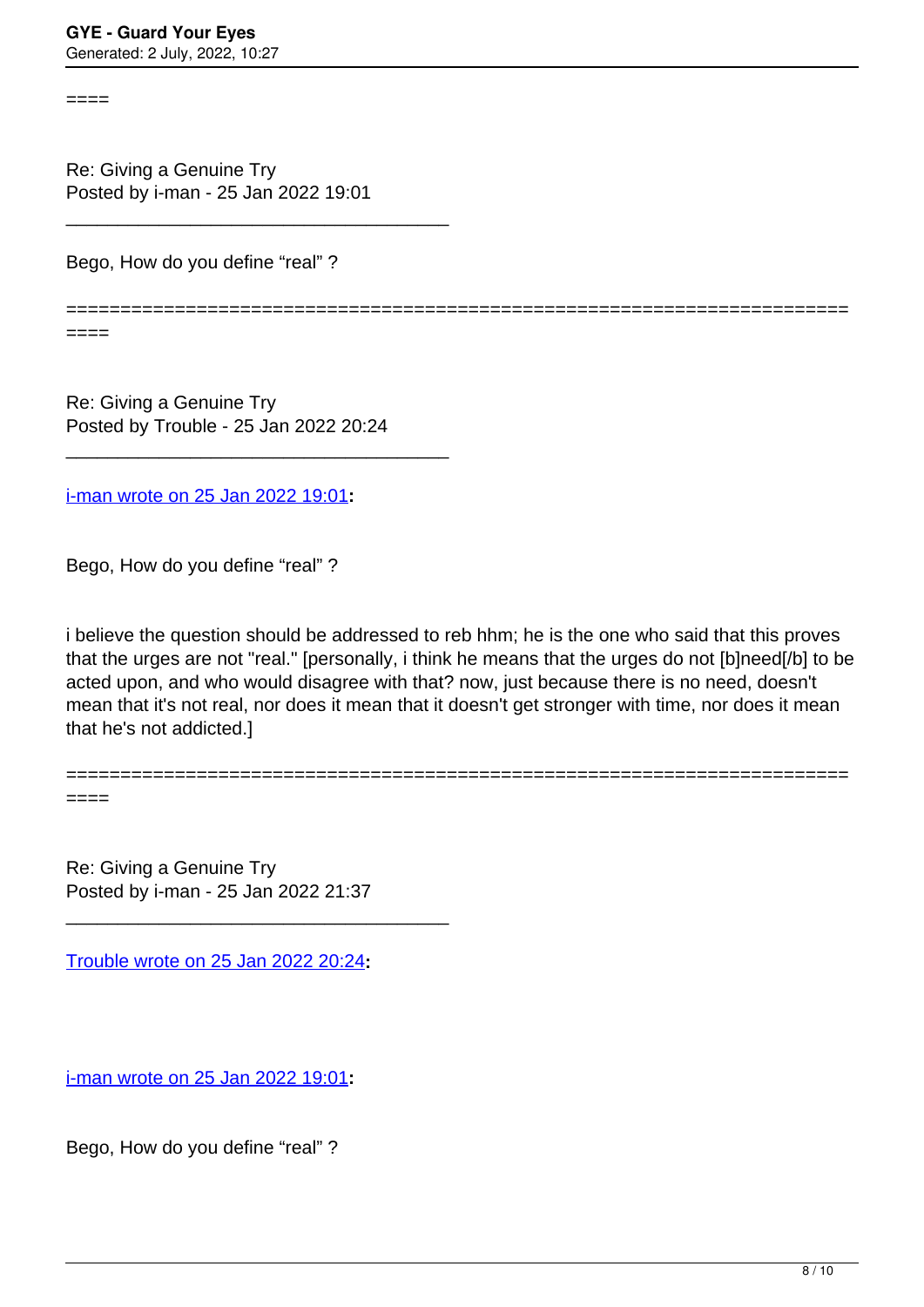i believe the question should be addressed to reb hhm; he is the one who said that this proves that the urges are not "real." [personally, i think he means that the urges do not [b]need to be acted upon, and who would disagree with that? now, just because there is no need, doesn't mean that it's not real, nor does it mean that it doesn't get stronger with time, nor does it mean that he's not addicted.]

Thank you my friend, I think you brought out my point - the nekudas hamachlokes is what do people mean when they say "real" .

One flaw of a forum is that often the writer and reader understand words differently.

======================================================================== ====

Re: Giving a Genuine Try Posted by i-man - 25 Jan 2022 21:38

\_\_\_\_\_\_\_\_\_\_\_\_\_\_\_\_\_\_\_\_\_\_\_\_\_\_\_\_\_\_\_\_\_\_\_\_\_

[Trouble wrote on 25 Jan 2022 20:24](/forum/4-On-the-Way-to-90-Days/376471-Re-Giving-a-Genuine-Try)**:**

[i-man wrote on 25 Jan 2022 19:01](/forum/4-On-the-Way-to-90-Days/376468-Re-Giving-a-Genuine-Try)**:**

Bego, How do you define "real" ?

i believe the question should be addressed to reb hhm; he is the one who said that this proves that the urges are not "real." [personally, i think he means that the urges do not [b]need to be acted upon, and who would disagree with that? now, just because there is no need, doesn't mean that it's not real, nor does it mean that it doesn't get stronger with time, nor does it mean that he's not addicted.]

Thank you my friend, I think you brought out my point - the nekudas hamachlokes is what do people mean when they say "real" .

========================================================================

One flaw of a forum is that often the writer and reader understand words differently.